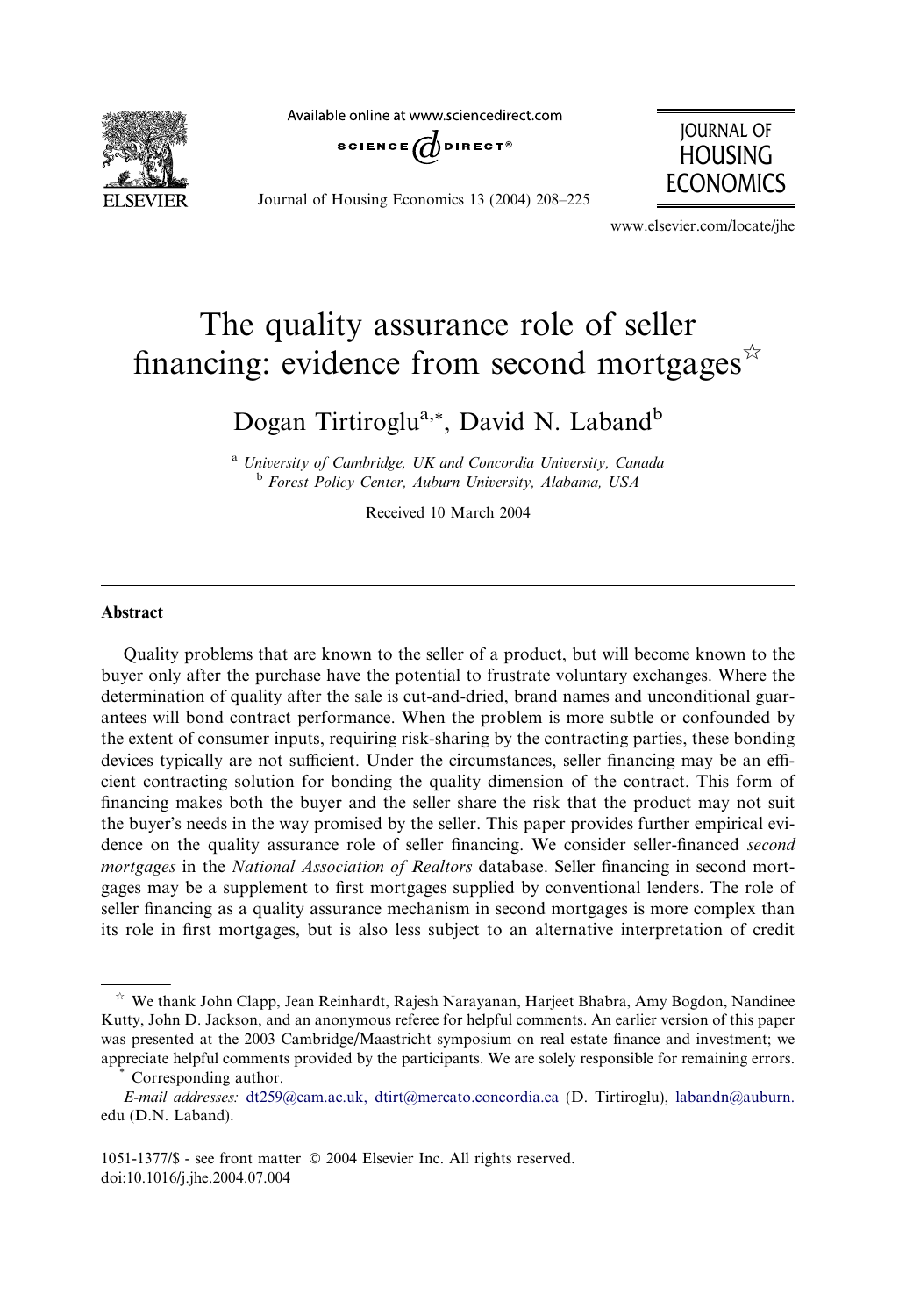rationing than is its role in seller-financed first mortgages. To avoid further complexities, we do not consider second seller financing transactions that supplement first assumption mortgage transactions.

2004 Elsevier Inc. All rights reserved.

## 1. Introduction

Why does a seller provide financing to the buyer in a property exchange? While the volume of seller-financed transactions in property exchanges is not large, it has been around for a long time and present in many countries. Furthermore, trade credit in retailing and business-to-business commodity exchanges is a form of seller financing. Its volume is indeed quite large. The survival of seller financing, despite the breathtaking pace of financial innovation in recent decades, indicates that this form of financing continues to be a viable market mechanism and that whatever its functions may be, they are of continuing and encompassing importance to consumers.<sup>1</sup> Surprisingly, not only is our understanding of the role of seller financing – especially in property exchanges – limited, there is also very little empirical evidence on this topic. $<sup>2</sup>$ </sup>

Following [Laband and Maloney \(1994\)](#page--1-0), we suggest that seller financing in residential real estate exchanges is a quality assuring signal that has the potential to mitigate the informational asymmetry problem regarding the quality of the property, under conditions of seller and buyer opportunism. [Laband and Tirtiroglu \(2004\)](#page--1-0) offer empirical evidence in support of this argument, using data on first mortgages available in the National Association of Realtors database for the period 1984– 1996. These recent advances take us beyond the conventional explanation of credit rationing as a reason for seller financing in property exchanges.

In this paper, we consider seller-financed *second* mortgages in the National Association of Realtors' database. Seller financing in second mortgages may be a supplement to first mortgages supplied by conventional lenders. The role of seller financing as a quality assurance mechanism in second mortgages is more complex, but also is less subject to the alternative interpretation of credit rationing than is

 $1$  For example, payment for a meal in a sit-down restaurant typically occurs after the meal is consumed and one can view no payment before or during consumption of the meal as a form of very short-term seller financing. If the meal is not satisfactory, the customer may balk at paying the bill and the seller may, for his part, offer the meal at no charge to the customer. On the other hand, in fast food chains and restaurants that offer rather standardized quality for a meal, payment for a meal occurs in advance of consuming the meal. For more on the timing of payments, see [Faith and Tollison \(1981\)](#page--1-0).<br><sup>2</sup> [Petersen and Rajan \(1997\)](#page--1-0) offer empirical evidence on the reasons for trade credit transactions for

small U.S. firms. Their evidence suggests that firms use more trade credit when credit from financial institutions is unavailable. They, however, acknowledge that their conclusions are limited since their data are from only one year, a shortcoming that prevents them from testing the quality assurance hypothesis. They note (p. 690) that: ''the single most important step for future research is to examine the determinants of trade credit over time. More detailed data will permit researchers to investigate the price discrimination and quality guarantee hypotheses more fully.''